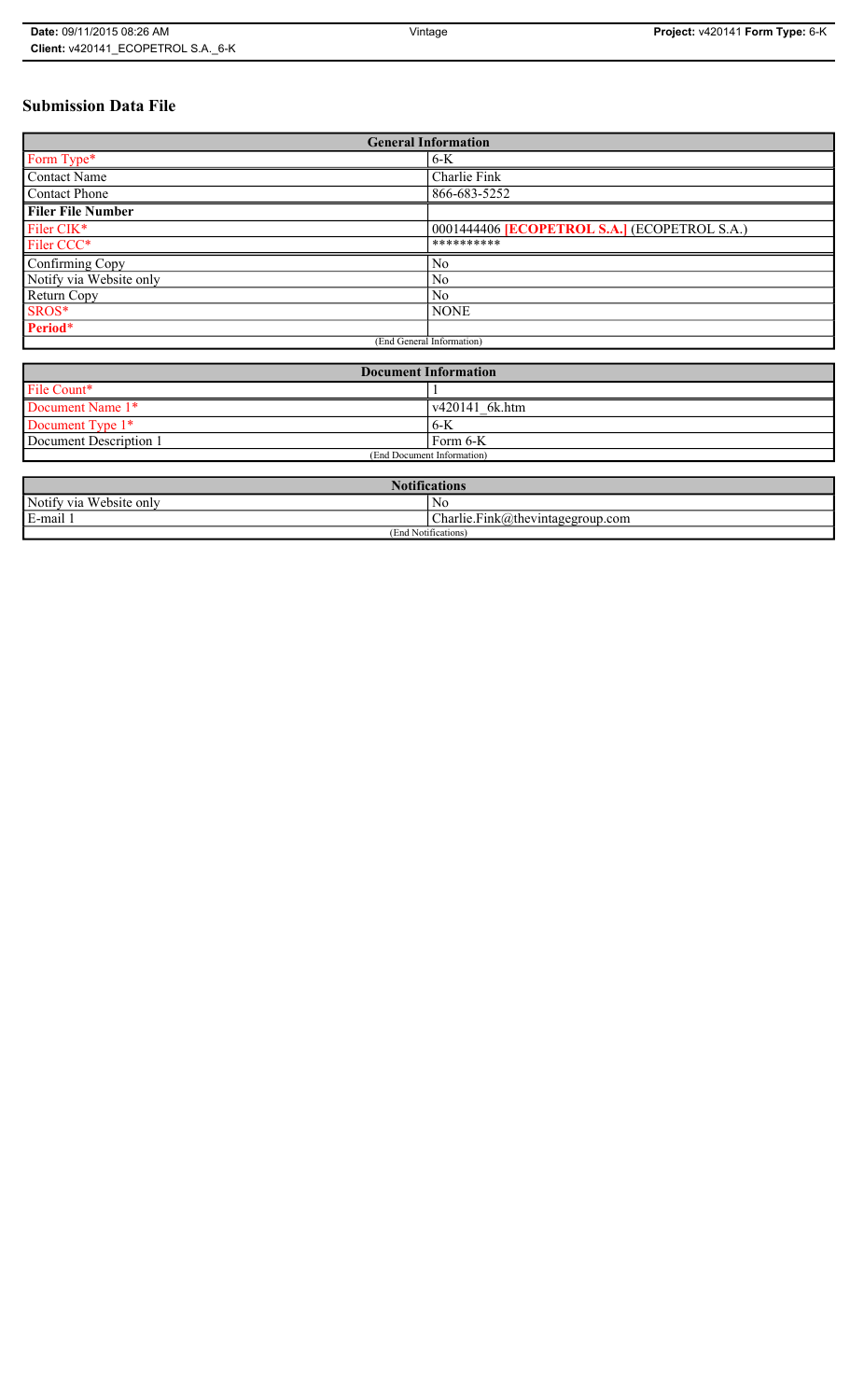## **UNITED STATES SECURITIES AND EXCHANGE COMMISSION Washington, D.C. 20549**

## **FORM 6-K**

#### **REPORT OF FOREIGN PRIVATE ISSUER PURSUANT TO RULE 13a-16 OR 15d-16 UNDER THE SECURITIES EXCHANGE ACT OF 1934**

For the month of September, 2015 Commission File Number 001-34175

ECOPETROL S.A.

(Exact name of registrant as specified in its charter)

N.A.

(Translation of registrant's name into English)

COLOMBIA

(Jurisdiction of incorporation or organization)

Carrera 13 No. 36 – 24

BOGOTA D.C. – COLOMBIA (Address of principal executive offices)

Indicate by check mark whether the registrant files or will file annual reports under cover of Form 20-F or Form 40-F.

Form 20-F  $\boxtimes$  Form 40-F  $\Box$ 

Indicate by check mark if the registrant is submitting the Form 6-K in paper as permitted by Regulation S-T Rule 101(b)(1)

 $\mathbf{Y}\mathbf{es} \ \Box$  No  $\boxtimes$ 

Indicate by check mark if the registrant is submitting the Form 6-K in paper as permitted by Regulation S-T Rule 101(b)(7)

Yes $\Box$  No  $\boxtimes$ 

Indicate by check mark whether the registrant by furnishing the information contained in this form is also thereby furnishing the information to the Commission pursuant to Rule 12g3-2(b) under the Securities Exchange Act of 1934.

Yes  $\Box$  No  $\boxtimes$ 

If "Yes" is marked, indicate below the file number assigned to the registrant in connection with Rule 12g3-2(b): 82- N/A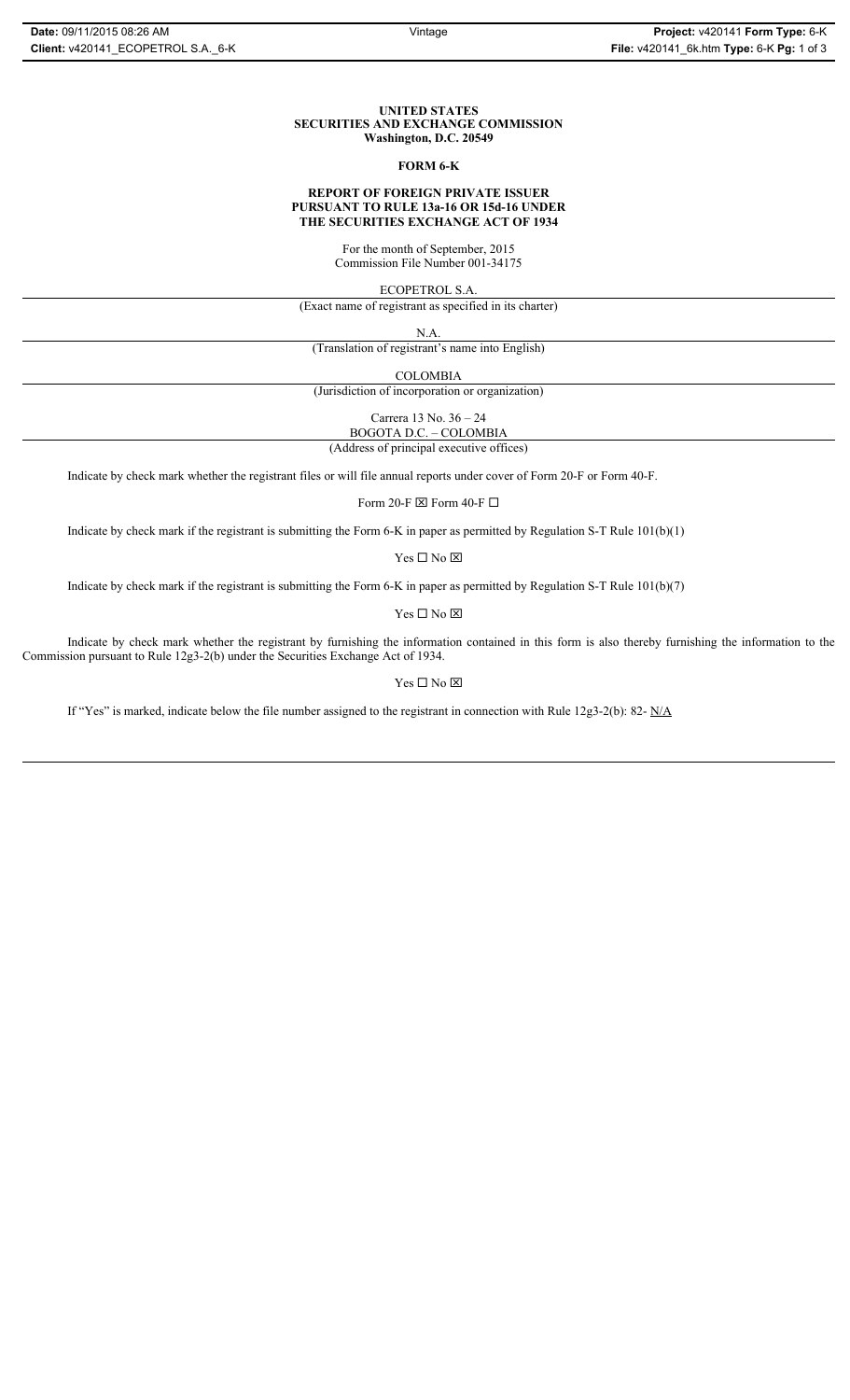# **Ecopetrol Announces a Replacement in the Senior Management**

Ecopetrol S.A. (BVC: ECOPETROL; NYSE: EC; TSX: ECP) hereby announces that its Board of Directors has accepted the resignation of the Company's COO, Camilo Marulanda López.

Ecopetrol's Board of Directors and the CEO have acknowledged Mr. Marulanda's achievements during his twelve-year career within the Ecopetrol Group.

Mr. Marulanda will remain in his position until the end of October. Ecopetrol will begin a selection process for the Company's COO with the assistance of a recruiting firm.

**Bogotá D.C., September 11, 2015**

------------------------------------------

*Ecopetrol is the largest company in Colombia and is integrated into the oil chain; it is among the 40 major oil companies in the world and among the four main ones in Latin America. Besides Colombia - where it generates over 60% of the national production - it is present in exploration and production activities in Brazil, Peru & US (Gulf of Mexico). Ecopetrol owns the largest refinery in Colombia and most of the pipeline and multi-product pipeline network in the country, and is significantly increasing its participation in bio-fuels.* 

*This report contains statements associated with the business perspectives, estimates for operational and financial outcomes and affirmations associated to Ecopetrol's growth. All the above are projections, and as such are solely based on the expectations of its directors with respect to the future of the company and its ongoing access to capital to fund the company's commercial plan. The realization of such estimates in the future depends on market conditions, regulations, competitiveness, performance of Colombia's economy and industry, to mention a few; therefore, they are subject to changes without previous notice.* 

**For further information, please contact:** 

**Acting Investor Relations Director**  Lina María Contreras Mora Phone: +571-234-5190 e-mail: investors@ecopetrol.com.co

**Media Relations (Colombia)**  Jorge Mauricio Tellez Phone: + 571-234-4329 Fax: +571-234-4480 e-mail: mauricio.tellez@ecopetrol.com.co